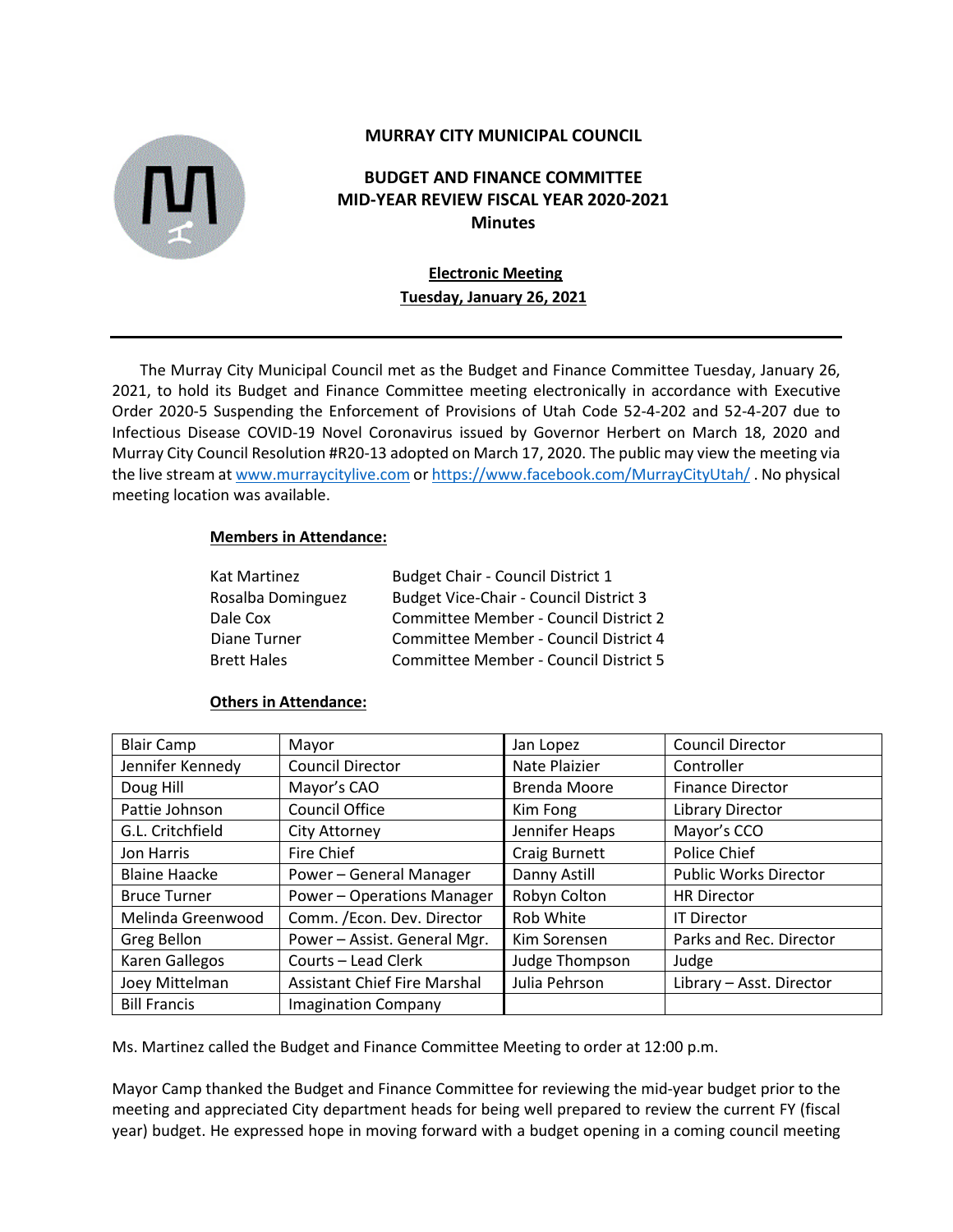and was optimistic that the Council would be in favor of any budget requests made by staff. He noted due to the pandemic, department heads made significant budget cuts not required in past years.

Ms. Moore provided an overview of revenues and net positions of Enterprise Funds; she discussed matters of the GF (General Fund), and GF revenue; following that department heads presented additional information about their budgets; discussed capital project details, and made budget requests needed for the remaining FY budget.

The public may read the entire FY 2020 mid-year budget review report on the City's website at [www.murray.utah.gov](http://www.murray.utah.gov/) under the What's Happening section.

**Budget Overview** – Ms. Moore discussed and highlighted the following:

- *Personnel* expenses: ↑ from last year due to 27 payrolls in 2020. The one extra pay day occurred in December, which was not problematic to the budget.
- *Interest Income*: Because interest rates took a hit this year, interest income reflected in some funds that may appear negative. This was due to an accounting rule that requires investments to match market values, so estimated rates were higher than anticipated; entries were reversed in July 2020, so many departments began with negative interest rates. Interest rates have now dropped but adjustments have not yet been made. The City is not dependent on this type of revenue.
- *Receivables:* ↑ in all Enterprise Funds. This was due in part to higher revenues from water and power resources. There was in increase in customer delinquencies, although from April to August shut offs did not occur, nor in September or October. The number of past due accounts is reducing.
- *CARES ACT Funding:* 
	- ° *CAP* (Community Action Programs): CAP distributed Murray's entire contribution of \$100,000 in CARES money that helped many affected by COVID-19. An additional \$8,800 would be sent to cover applications that were still in process when the \$100,000 was depleted.
	- ° Murray City Utilities was not the only power company to receive Murray CARES money; funding also went to Questar and Rocky Mountain Power Company for those customers located in Murray.

*Revenue*: Non-GF and Capital Projects Funds:

- *RDA* (Redevelopment Agency): *Revenue* @ 126%. First property tax distribution was received.
- *Library*: The majority of property tax money was collected; right on budget.
- *MBA* (Municipal Building Authority): *Revenue =* \$36 million. The fund will contribute to the construction of the new city hall building.

*Proprietary/Enterprise Funds:*

- *Water Revenue* ↓ slightly, due to bond proceeds. Bonding this year would not be necessary. *Operations* @ 37%. Metered Water Sales ↑ this year. Factors like the water rate increase, and a dry hot summer contributed to more revenue.
- *Wastewater Revenue* ↓ slightly. *Impact Fees* ↓ 52%.
- *Power Revenue* @ 55%. The unrestricted high fund balance was not concerning. In the event of a natural disaster money would be available to address costly repairs and rebuilds.
- *Golf Revenue* @ 73%. The increase occurred because golf was considered a safe activity during the pandemic. A negative unrestricted net position still exists but is slowly improving as the loan for a new water system is paid down.
- *Solid Waste Revenue* slightly ↑ and, ↑ from last year. The increase is due to several new singlefamily residential areas added to the system. A new 5-year contract with ACE Disposal is in place so rate structures will be reviewed and adjusted as necessary. Overall, the fund balance is looking healthier after a downward slide; great improvements occurred after rates increased and transfers from the GF discontinued.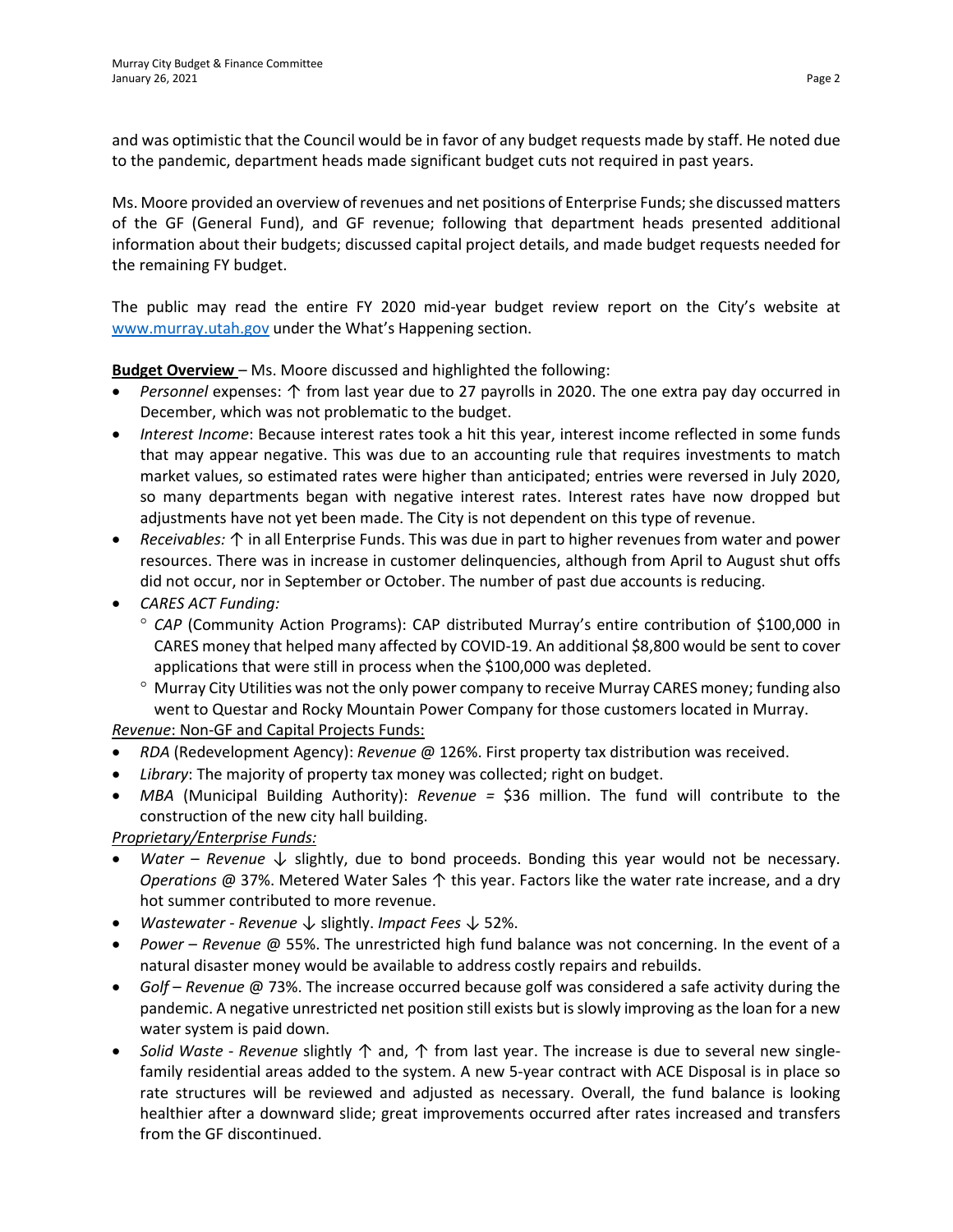- *Storm Water*: On budget @ 56%. Savings is occurring due to rate increases that will provide for future storm water projects.
- *Central Garage, and Risk Management*: Both @ 50%; no issues reported.

# General Fund:

Two graphs were analyzed to compare GF history between FY 2018 – 2021: also revenue versus expenses. Most transfers go to the CIP (Capital Improvements Projects) Fund. A visual by category in the millions of dollars was reviewed for all GF expenditures like *personnel*, *operations*, *debt service*, and Class C Roads. It was noted that *personnel* costs are the largest expenditure to the GF.

*GF Expenditures type and function.* 

- *Payroll* @ 50%. Every function of government was at below 50% on payroll costs.
- *Operations* Each function was near or below 50%.

*GF Revenue review:*

- *Sales Tax Revenue*: All looking good.
	- ° Real Property tax: The majority has been received.
	- ° Personal Property tax: Not expected until April of 2021.
	- ° Transient Room tax: Below budget.
	- ° Sales and Use taxes: 33% has been received.
	- ° Telecom tax: Trending down, due to increased cellar use, and family payment plans.
	- ° Municipal Energy tax @ 42%.
- *Grants*: COVID-19 Cares Funding Grant: \$2.1 million still in the GF, some was moved to other funds. The City allocated all CARES funding, and Ms. Moore is in the process of noting how it was spent.
- *Parks & Recreation Revenue:* ↓ 51% due to the pandemic.
- *Justice Courts Fines*: Revenue status quo, however, there was a reduction in citations, and in the number of court cases.

A Sales Tax budget spreadsheet was displayed to confirm the sales tax budget for this year was approximately \$17.6 million. Ms. Moore projected that a total of \$21.2 million would be collected, which is \$3.5 million over budget. She reminded the Council that when the FY 2021 budget was created, it was agreed that \$2.9 million in reserves would be utilized in order to balance the budget, due to the two month shut-down, loss of revenue and the overall pandemic, which left a balance of \$565,000.

*Amount of Revenue Estimated Below Budget* = \$273,000. Ms. Moore confirmed that Parks and Recreation would be \$900,000 short in revenue, due to reduced hours of operation, capacity reductions and cancelled programs. However, this would be offset by the decrease in part-time wage expenses and a limited number of staff required to run parks and facilities. Therefore, she projected a savings of \$300,000, which meant revenue would still be down \$600,000, in addition to the reduction in *Court fines*.

Ms. Moore confirmed that of the \$2.1 million in CARES Act money, \$1.2 million was spent to cover City COVID related supplies and sick leave expenses. As a result, she was comfortable allocating the remaining \$1.2 million in CARES funding to previously cut budgets and public safety requirements; unnecessary items would not be refunded. She felt the City had the income and suggested utilizing funds conservatively.

Ms. Martinez noted CARES money that could be redistributed. Ms. Moore said currently, the City does not have an abundance of COVID related hard cost expenses, due to an abundance of hand sanitizer, masks, and cleaning supplies already purchased. She said \$1 million would be allocated to police and fire wages to offset the already budgeted salaries.

Mr. Hill clarified the City had received requests from organizations outside the City to help with CARES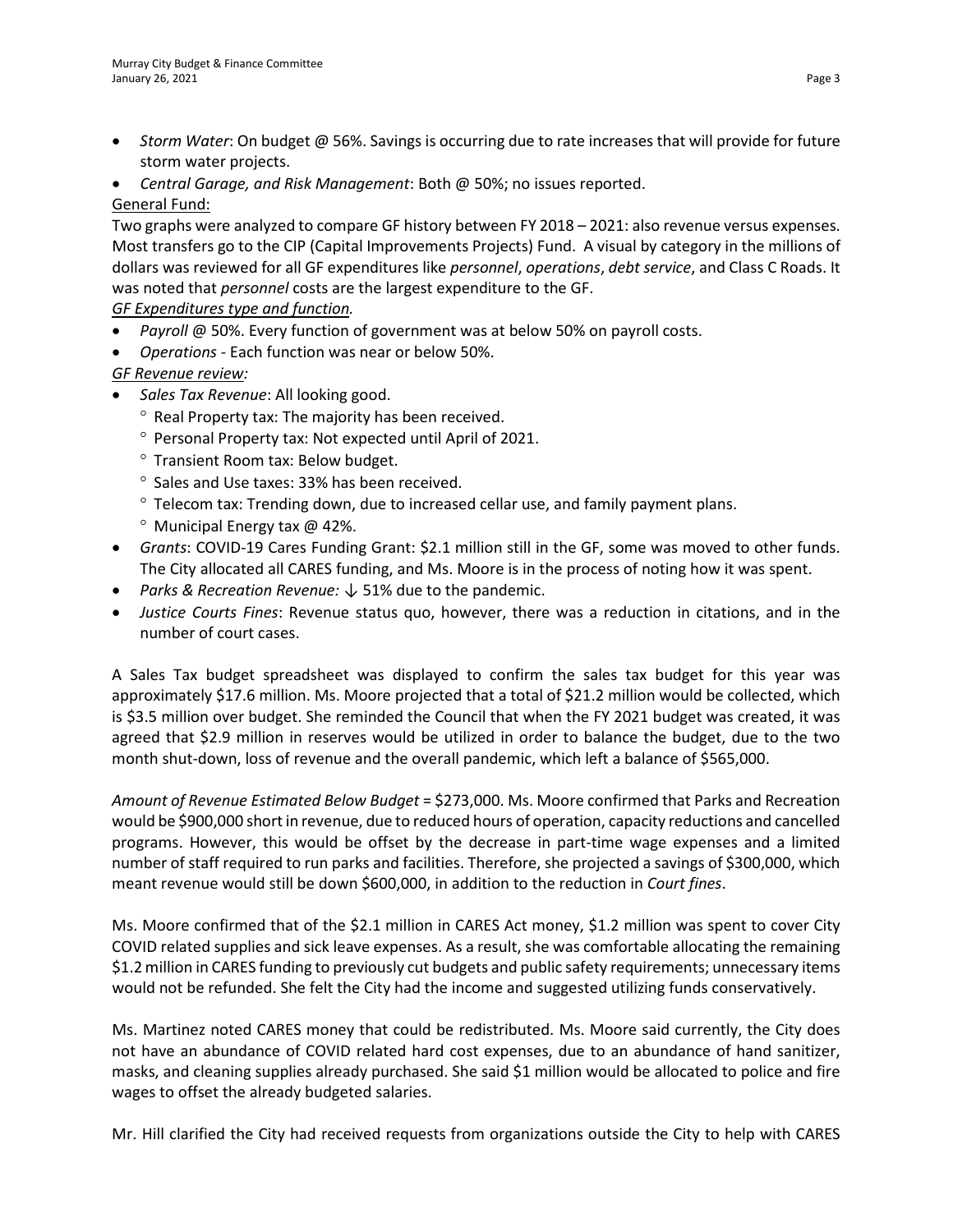expenses. For example, the Murray City School District, Wasatch Front Waste & Recycling District, and CAP. Other eligible non-profit organization and special districts that operate utilities did not inquire. He stated in some cases the City contributed money; however, most recently the City announced that remaining CARES Act money would be kept for reimbursing the City for public safety expenses, and no longer had funding to give.

Ms. Moore briefly discussed capital projects and confirmed that due to many unknowns related to the shut down and continuing pandemic, funding allocations for capital projects were significantly reduced when the FY 2021 budget was initially prepared. Since that time many areas within the GF revenue are not trending well, however, sales tax the major revenue source is trending sufficiently, and ahead of the previous years' budget. She was comfortable reinstating and adding additional projects to the CIP to get things started again and to ensure projects do not fall behind as during the previous recession.

## **Department Head Reviews, Budget Requests and Discussion:**

Finance & Administration **-** Ms. Moore made no budget requests. She reported all division budgets within her department were operating well on budget; *Finance, Non-departmental, Debt-Service, Transfers Out, Treasury Services, City Recorder, CARES Grant, and Utility Billing*. She noted the following:

- *Non-departmental* There was large uptick in *unemployment*, due to part-time City employees who were furloughed and eligible to collect unemployment; the expense was covered by CARES grant funding.
- *Transfers Out* All transfers to CIP accounts had not occurred yet; they are scheduled for June of 2021.
- *Treasury*: *Credit card fees* reflected high, due to the implementation of a new utility billing system; third party processor fees would soon be allocated to the various Enterprise Funds.
- Mr. Hales commended Ms. Moore for accurate predictions; Ms. Martinez agreed her financial guidance was helpful during unknown times.
- Ms. Turner noted *overtime* of 755% in *Utility Billing.* Ms. Moore confirmed the \$3,700 expense was due to ongoing training for the new utility billing system, with the conversion still underway. She was not concerned about the expense, which would be offset by other expenses not as significant.

Municipal Court - Ms. Gallegos said the budget remains low; she had no concerns or budget requests. Due to the continuing pandemic, the courts remain in a holding pattern with virtual hearings and court cases.

Attorney's Office, Prosecution, & Risk Management - Mr. Critchfield had no budget requests; he reported all budgets on target at mid-year. He mentioned the *books and subscriptions* account in the *Prosecution* division at 85%, which was due to unspent money. He explained without grant funding, the savings would be applied to the future purchase of a new computer data management program in the future.

At the request of Mr. Hill, and to address an inquiry of Ms. Dominguez, Mr. Critchfield led a brief discussion to clarify responsibilities, handling of upcoming issues and litigation related to *Risk Management,* and various expenses in *professional services*. A brief conversation followed when Ms. Turner noted claims of 100% for the *Power Department* in *Risk Management*. Ms. Moore explained since there was no way of determining which departments would submit claims in a given year, funding is allocated as an accounting function. Ms. Dominguez led a discussion to compare this year's average number of cases to the prior year and to cases in other municipalities; she inquired about the process for submitting claims. Mr. Critchfield reviewed the process and timeline for cases to reach litigation; and explained how each different department is doing what is best to specifically mitigate risk.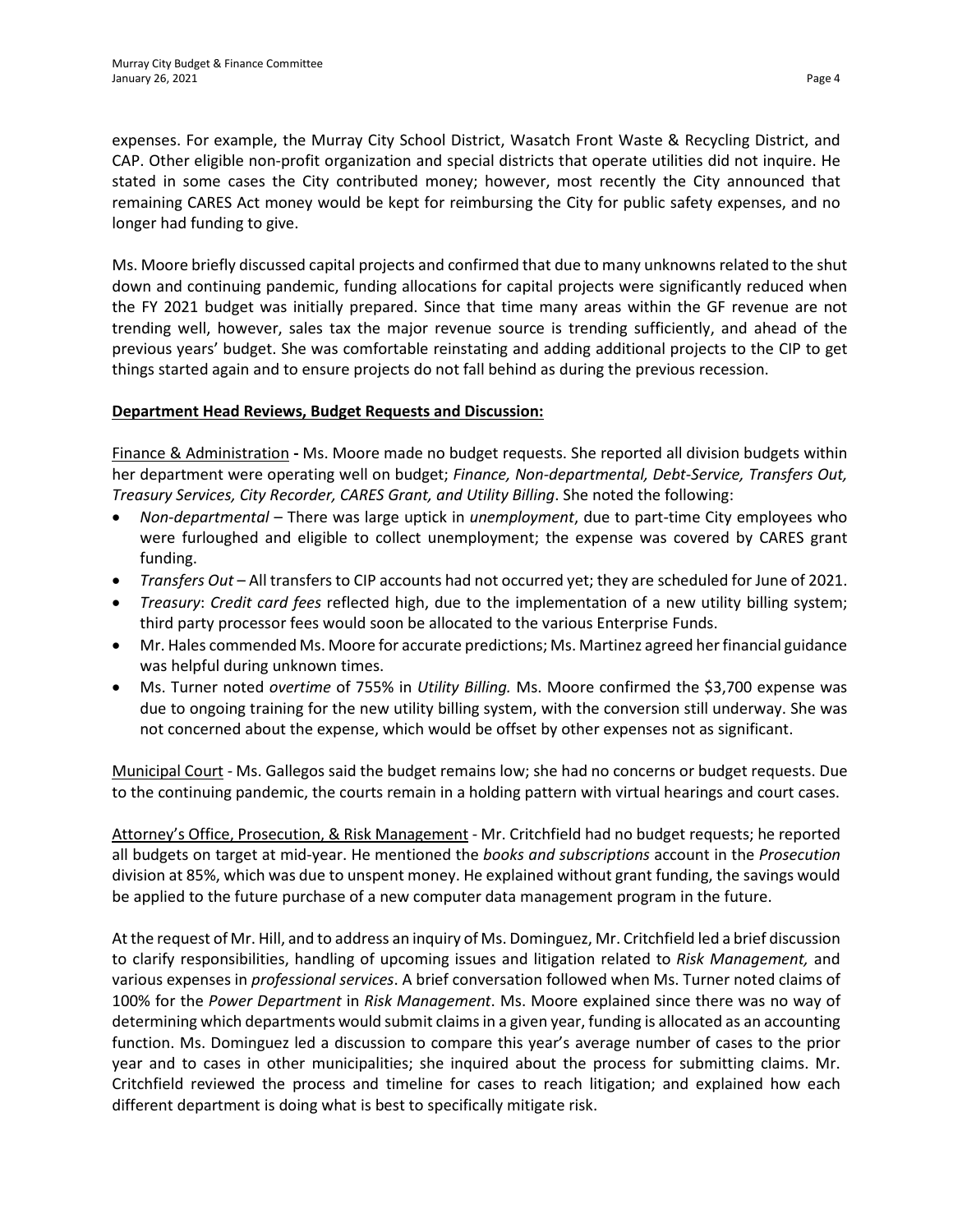Power Department - Mr. Haacke noted the budget is large and depending on the year the annual budget runs from \$37 million, to \$40 million. Most revenue comes from metered sales, and the greatest expense stems from electrical contracts to purchase power; each year the power bill is approximately \$21 million. At mid-year *Revenue* is @ 55%. He said they held off on many projects but noted the need for a budget request that Mr. Turner would discuss.

Mr. Haacke noted power *claims* mentioned by Ms. Turner; and confirmed there are times the City must right off expenses. For example, when power poles are damaged in car accidents by uninsured drivers; or when problematic powerlines cause damage to appliances inside residential homes. When the City is at fault, the City agrees to pay for those expenses.

Mr. Bellon compared historical and current revenue from residential, and small and large commercial customers; and confirmed all revenue is spot on at mid-year. He noted various line items related to conservative energy purchasing, which is currently at 48%.

Ms. Turner was glad to see revenue of \$2 million from *Trans Jordan Landfill Sales*. Mr. Bellon affirmed as one of the City's most expensive resources, energy is sold to other entities. He described capital projects like relining the penstock for the Little Cottonwood Hydro resource; and a pole tagging project that allows crews to attain pole attachment inventory more quickly.

Mr. Turner made a budget request for \$50,000 to be used for utility pole testing, which was delayed due to the pandemic. Testing was completed last year in three quarters of the City, so they hoped to finish. He led a discussion about the need to replace aging power vehicles; two bucket trucks, a chipper truck, and two pickup trucks in the future. Mr. Bellon confirmed \$200,000 was still in the budget for truck purchases. Mr. Haacke felt resources were available to replace them in time. Ms. Moore agreed it would take three years to attain a bucket truck once ordered. Mr. Cox and Ms. Dominguez expressed concern about safety issues for power employees using the older 1978 truck. Ms. Moore noted an additional \$642,000 available and would work with Mr. Turner to determine when power equipment should be ordered; she suggested buying one, or two per year to get caught up.

City Council – Ms. Kennedy requested budget funding for the following:

- *Professional Services* = \$2,500. Virtual council meetings would continue for the rest of the fiscal year. These include four additional budget meetings, one Council Workshop, and one joint-meeting with the planning commission. Also, two meetings for the Diversity and Inclusion Task Force.
- *Maintenance* = \$1,000. The Chambers will be rewired to accommodate future livestreaming technology to combine in-person and virtual meetings.
- *Miscellaneous* = \$1,000. Taffy purchase in anticipation of the 2021 Fun Days Parade.
- *Wages* Ms. Moore noted she would increase the City Council *wages* budget, due to one month of job overlap, for Ms. Lopez to train Ms. Kennedy.

Information Technology - Mr. White said budgets for IT and GIS were status quo. He noted the following:

- *IT Software Maintenance and Equipment Maintenance*; unforeseen expenditures occurred but costs were absorbed.
- *GIS* The budget is spot on and software renewals are complete.
- A budget request was made for \$100,000. Funds would pay for replacing a nine-year-old server in the IT *small equipment* account; and fund the rotation of patrol car laptops and purchase new ones. Mr. White explained old laptops were provided out to city employees working from home during the shutdown, and still currently, so replacements are needed.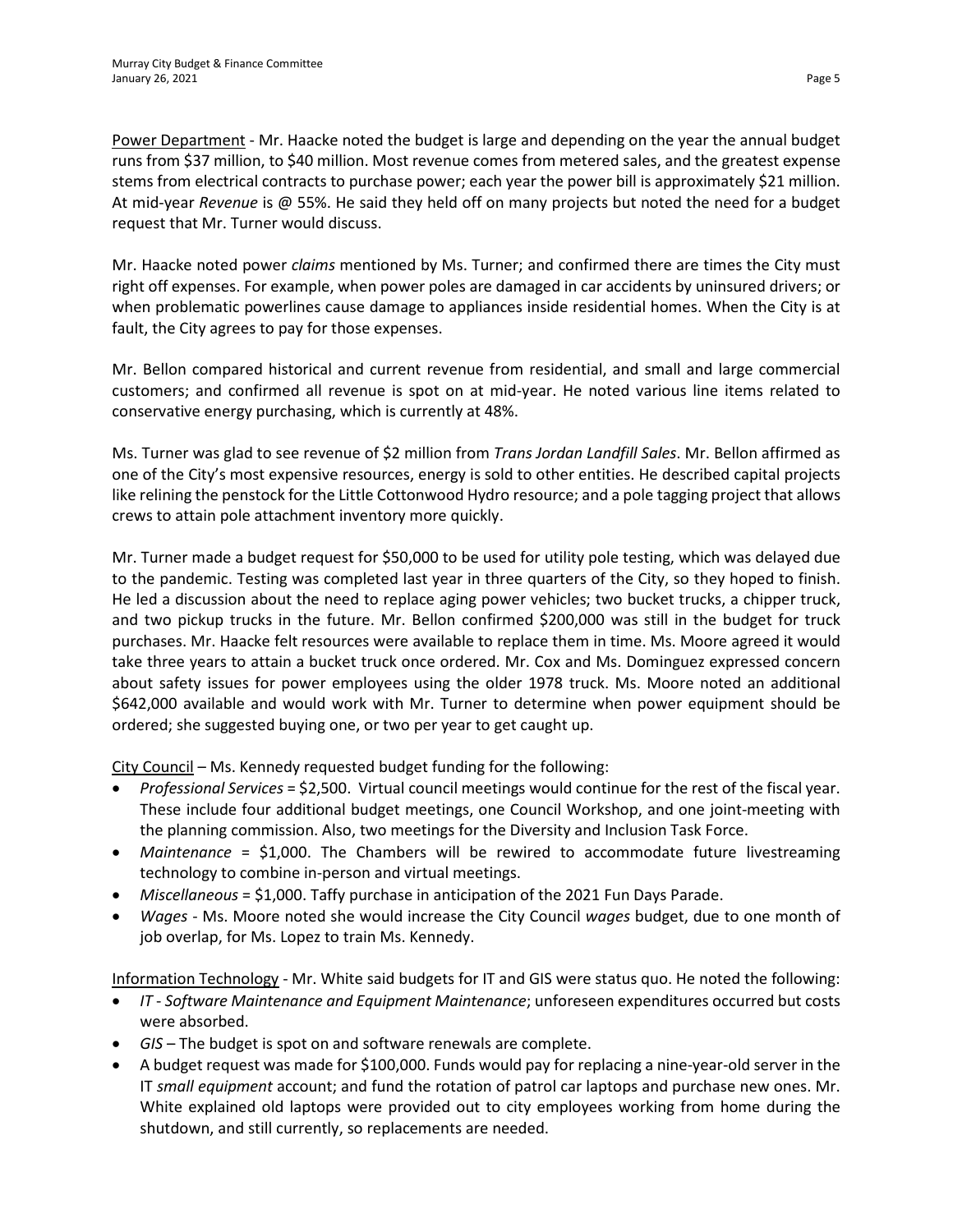• A discussion occurred when Ms. Turner asked about using CARES Act Funding to purchase new laptops in this event. Ms. Moore clarified CARES money was not meant to replace or upgrade existing equipment. Mr. White confirmed outdated laptops in patrol cars are rotated out each year. Mr. Hill led a conversation about how the City already received and allocated CARES money; the majority utilized for police and fire wages as public service needs; therefore, CARES money intended for those expenses should not be transferred to other department purchases. Mr. Hales affirmed that indirectly, all COVID related expenses had already been accounted for by CARES funding. Ms. Moore agreed \$170,000 was cut from the IT *small equipment* budget earlier this year. Ms. Martinez inquired about the number of laptops replaced annually. Mr. White described a total of 27, including police car printers. Ms. Dominguez noted cost increases next year for small computer IT equipment; Mr. White said costs for the new utility billing system integration would be absorbed. However, due to rising costs for smaller parts and equipment a budget increase was anticipated next year, and also for the *software maintenance* budget.

Police Department - The budget is just below 50% at mid-year. Chief Burnett noted that most line items were spent out. He said the department worked hard to stay within the reduced budget after significant cuts earlier in the year; and cost control was achieved. There were no pressing issues, however, with six months left in the year, the following budget requests were necessary:

- *Overtime* = \$13,000. Since the first of June 2020, and as a result of events throughout the country, four police officers left the Murray police force; three retired, and one quit after three years of service. New hires are training at the academy; will not begin until June, so a backfill of positions is expected creating more overtime for existing officers to handle additional responsibilities and cases.
- *Training* = \$7,000. Important and required training is coming due, as well as, certification training.
- V*ehicle replacement* = \$37,000. The CIP allocation provided the purchase of four new patrol vehicles, that are on order. But Chief Burnett expressed concern about falling behind in vehicle rotation. If possible, he would like to get additional financial assistance to replace a few more.
- Mr. Hales expressed concern about falling behind in vehicle rotation, which occurred in the past, and was costly to correct. He asked the number of vehicles needed. Chief Burnett said usually 10-12 cars are replaced annually. Currently, vehicles are lasting only five-years when driven every day. He confirmed with existing CIP funding two additional unmarked cars were purchased as well. He noted some officers driving 15-year-old vehicles; so, replacing a total of eight patrol vehicles would be ideal. He noted managing older cars and vehicle maintenance upkeep was challenging.
- Ms. Dominguez asked the total budget request for cars. Chief Burnett estimated, including equipping the vehicles, they are approximately \$37,000 each. Ms. Moore said \$292,000 intended for police car purchases was not funded from the CIP; she was comfortable reinstating the amount to get additional vehicles.
- Ms. Moore calculated *overtime* would continue to trend high, so an additional \$40,000 would be needed to stay even and confirmed CARES funding would cover it. She informed the Council that \$7,000 was cut from travel and training earlier in the year, which was also available.
- Mr. Cox favored the budget requests. He thought it was important to provide overtime to ensure proper training of new officers; and believed reliable vehicles for Murray officers was important. He agreed money is lost when older vehicles are traded, and maintenance is costly. All Council Members agreed. Ms. Dominguez led a brief conversation occurred about timely training of new officers, and the number of individuals applying for police officer positions.

Library – Ms. Fong said the budget is operating well; she had no budgetary concerns and made no budget requests. She noted that *part-time wage* expenses remain low because only four of their part-time employees are back to work. One other change is the plan to utilize funding, normally spent on new DVD's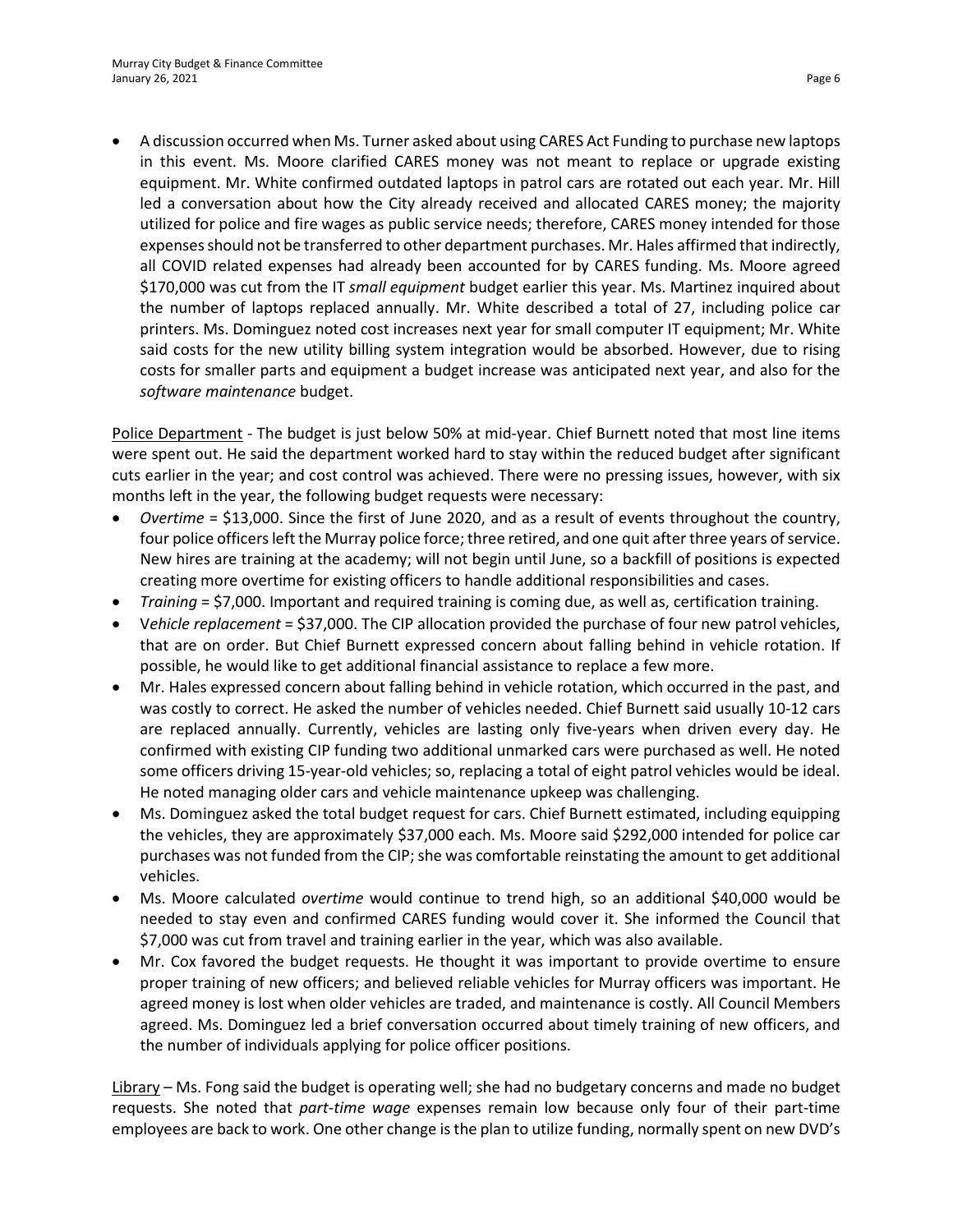and new movie releases, on more electronic resource purchases like e-books, and audio books that are in higher demand since the pandemic.

Mayor's Office – Ms. Heaps said despite budget cuts earlier in the year, they were able to stay within budget. She pointed out an increase to the *books and subscriptions* account, which was due to a new software program purchased early in spring for distributing their E-newsletter. She reported no travel or training this year, and no significant changes to the budget; no budget request was made.

CED (Community and Economic Development)- Ms. Greenwood reviewed budgets for divisions: *CED, Building,* and *Planning and Business Licensing*. All budgets are appropriate at mid-year; she had no concerns and made no budget requests. She said that because of current vacancies' a salary savings occurred, however, services like building inspections, and plans examining were outsourced. As a result, the *professional services* account is slightly over budget but savings in *salaries* would offset the increase. Ms. Turner led a conversation about why positions were not being filled. Ms. Greenwood said building inspectors are hard to come by, and pay is competitive so qualified individuals move on quickly to attain better positions; it is an industry-wide challenge. She noted one vacant position would be filled soon. Ms. Turner felt with upcoming significant construction in the City it was urgent to fill all related job vacancies.

RDA (Redevelopment Agency) – Ms. Greenwood reported no major expenses this year and made no budget requests.

Parks and Recreation - Mr. Sorensen said all divisions experienced reduced revenue and expenses; with the exception of the *Cemetery*, *Facilities*, and the *Golf Course*, which was anticipated. He led a discussion about how new golf carts can be purchased via a loan from the Power Fund; and made a budget request totaling \$131,000 for the overall department, detailed below; he shared specific concerns, discussed budgets, and noted CIP projects:

- *Parks*: Murray Park budget request = \$40,000. An old pickup truck is failing and needs replacing. The City did not celebrate Fourth of July Fun Days last year, but with expectations to celebrate it this year a float will be purchased. Projects include completion of Murray Park Pavilion #5 expected in March; Winchester park playground was installed; surfacing will be complete in warmer weather; and the outdoor pool parking lot will be upgraded in May.
- *Park Center*: *Operations* ↓14% because the Center was closed for several months There is concern about future revenue, because people are not renewing memberships for the new year.
- *Recreation*: Expenses ↓34% due to the Park Center closure and cancelled activities. There is hope that normal activity will return in the spring.
- *Arts & History*: Virtual programs and classes continue. Amphitheater concerts are expected to return this summer; agreements will allow for a clause that cancellations are possible at no cost to the City.
- *Outdoor Pool*: Expenses are in line with the budget and was open most of the year.
- *Senior Recreation Center*: Budget request = \$45,000. The existing HVAC system needs replacing. The facility remains closed, but virtual programs and box lunches are still provided.
- *Cemetery*: The budget is status quo and doing well at mid-year.
- *Facilities*: The budget looks fine. COVID impact was high, due to continual cleaning and sanitizing City buildings and structures. Touchless fixtures were installed in most City buildings. An air conditioner was replaced at City Hall; one pickup truck was purchased. Rain gutters were replaced at the Murray Mansion, and renovations are underway. Boilers were replaced at the aquatic center.
- *Golf Course*: *Revenue* ↑ substantially. *Golf cart rentals* ↑42%; *Green Fees* ↑20%.
- *Golf Pro*: The budget is fine at mid-year. However, due to increased use of golf carts, two-line items increased significantly: *buildings and grounds maintenance*, and *equipment maintenance*. Mr.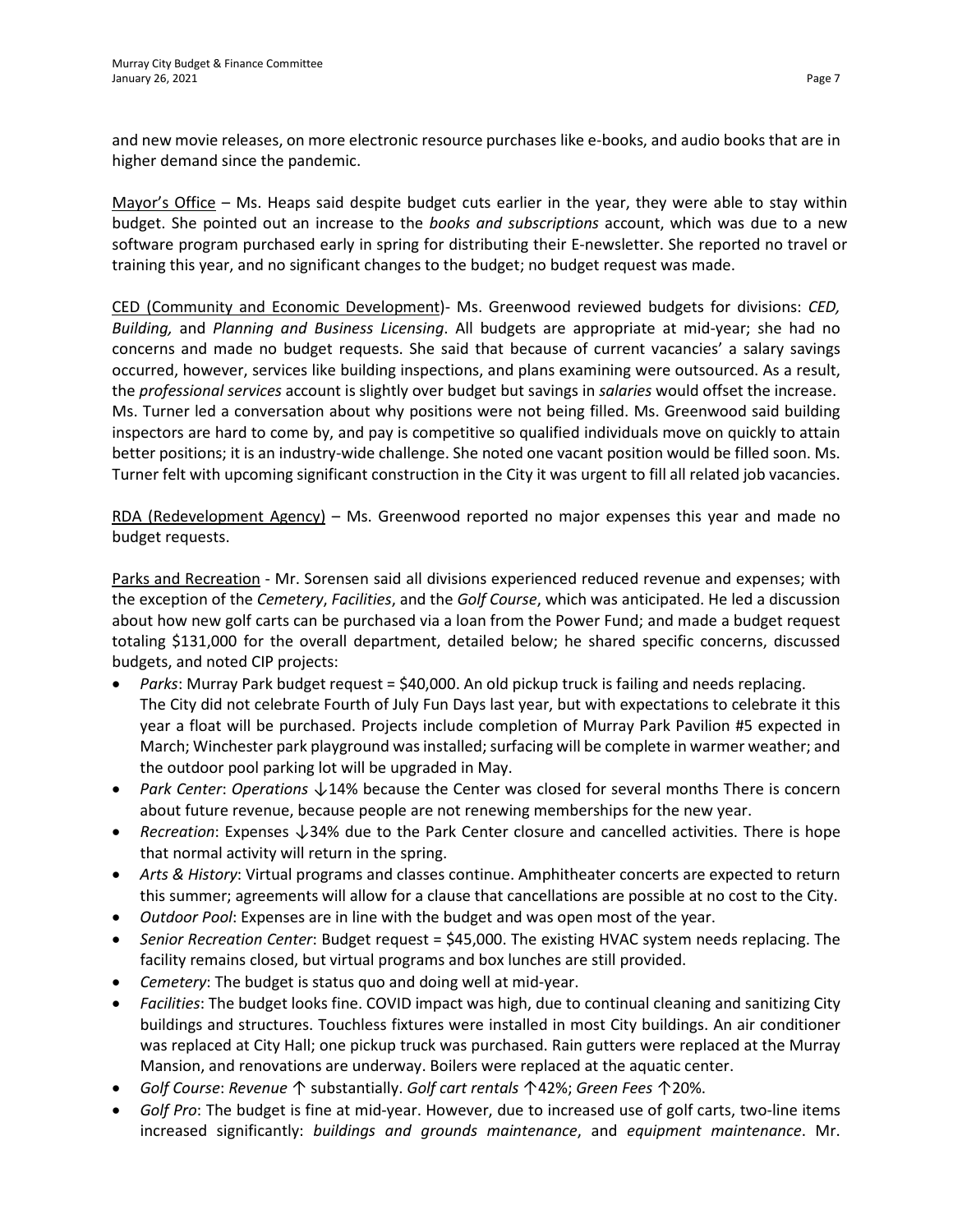Sorensen explained the need to purchase new golf carts, which are earmarked to be replaced next FY in September. With a 40% increase in use, cart batteries are failing, and carts are aging. Currently, eighteen carts have failed batteries, and the estimated cost to replace all batteries would be approximately \$50,000. If new carts are purchased prior to July, totaling 70 containing new lithium batteries, the City would save money spent on costly batteries. Golf carts are typically purchased via the Power Fund; and the cost is repaid – the amount would be \$389,000, at 2% interest. Ms. Moore confirmed the Power Department agreed to the loan, which would be proposed to the Council during a budget opening. She noted because the golf course had done so well, a down payment would be included. All Council Members agreed to consider the loan during an upcoming council meeting.

• *Golf Superintendent/Maintenance*. Two budget requests were made totaling \$46,000. Two sand raking machines need replacing =  $$36,000$  ( $$18,000$  each); and one equipment lift =  $$10,000$ .

Human Resources – Ms. Colton said the budget was on track and made no budget request. She confirmed budget cuts earlier in the year made to *travel and training*, and *professional services* budgets, but had no need to reinstate funding this year.

Public Works – Mr. Astill discussed budgets as follows:

- *Streets*, and *Engineering:* No concerns, and no budget requests.
- *Class C Roads:* Budget is in line for mid-year. *Road Salt* @ 2%, so no salt was purchased this year; they are still using salt from last year. *Sidewalks @* 43% and projects will continue in spring.
- *Water Fund: Revenue* @ 76%. All budgets are in good shape. He attributed the new rate structure to the increase, where residents are still adjusting to the new budget billing program and not monitoring water use. He said it was not the intent of the City to increase revenue, but to encourage saving water. Mr. Hales agreed citizens watered longer into the year, without fully understanding how the rate structure was calculated. Mr. Astill expected citizens to slowly adjust. He noted *fluoride* @ 94% which was due to the need to refill it more often.
- *Wastewater Fund: Revenue* @ 50%. There were no budget requests or concerns. Mr. Astill noted continued cost increases for the rebuild at Central Valley Water Reclamation District; and said the fiveyear plan to increase customer rates has one year left; he hoped it would be sufficient before further increases are needed.
- *Solid Waste Fund* The budget is in great shape, and there were no concerns. Although the increase to Murray customers was not received well, nor was the change in recycling pickup, the contract with ACE is in place. A meeting is scheduled with ACE to organize and set up the new neighborhood cleanup program included in the new contract.
- *Stormwater Fund:* The budget is good. Reserves are growing, due to a rate increase, which will help pay for projects in the spring.
- *Central Garage:* The budget is status quo.
- *CIP:* Various minor purchases were made throughout the department. The following was noted:
	- ° *Streets* department is fine waiting another year to purchase new vehicles, although both trucks are 19+ years old. The following budget requests were made:
		- \$20,000 to meet a shortfall that would complete the *Transportation Plan*.
		- **525,000 for radar speed signs out again.**
		- \$200,000 to complete the new Hanauer Street, not part of original bid.
		- Ms. Moore noted new *Transit Sales Tax Revenue*, only to be used for streets projects, with approximately \$1.2 million available for transportation project need. She confirmed this could help fund the Hanauer Street completion, so an increase to the GF budget transfer to the CIP for \$200,000 was possible. There was a consensus to make the allowance. Mr. Cox asked if funding could be used for speed signs. Ms. Moore said yes, the revenue applies to all transit related items.